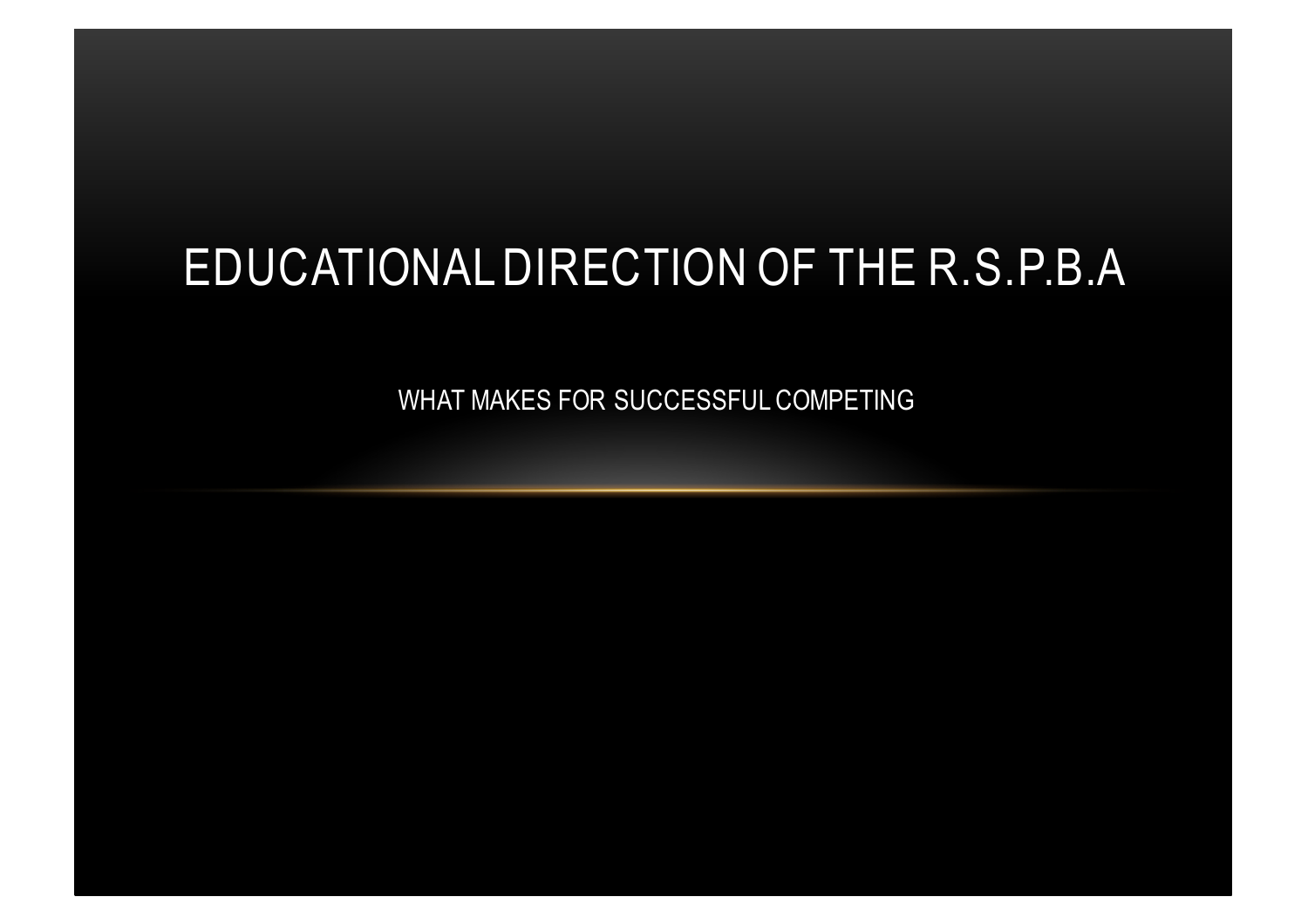# AYE, BUT WE TRIED THAT BEFORE!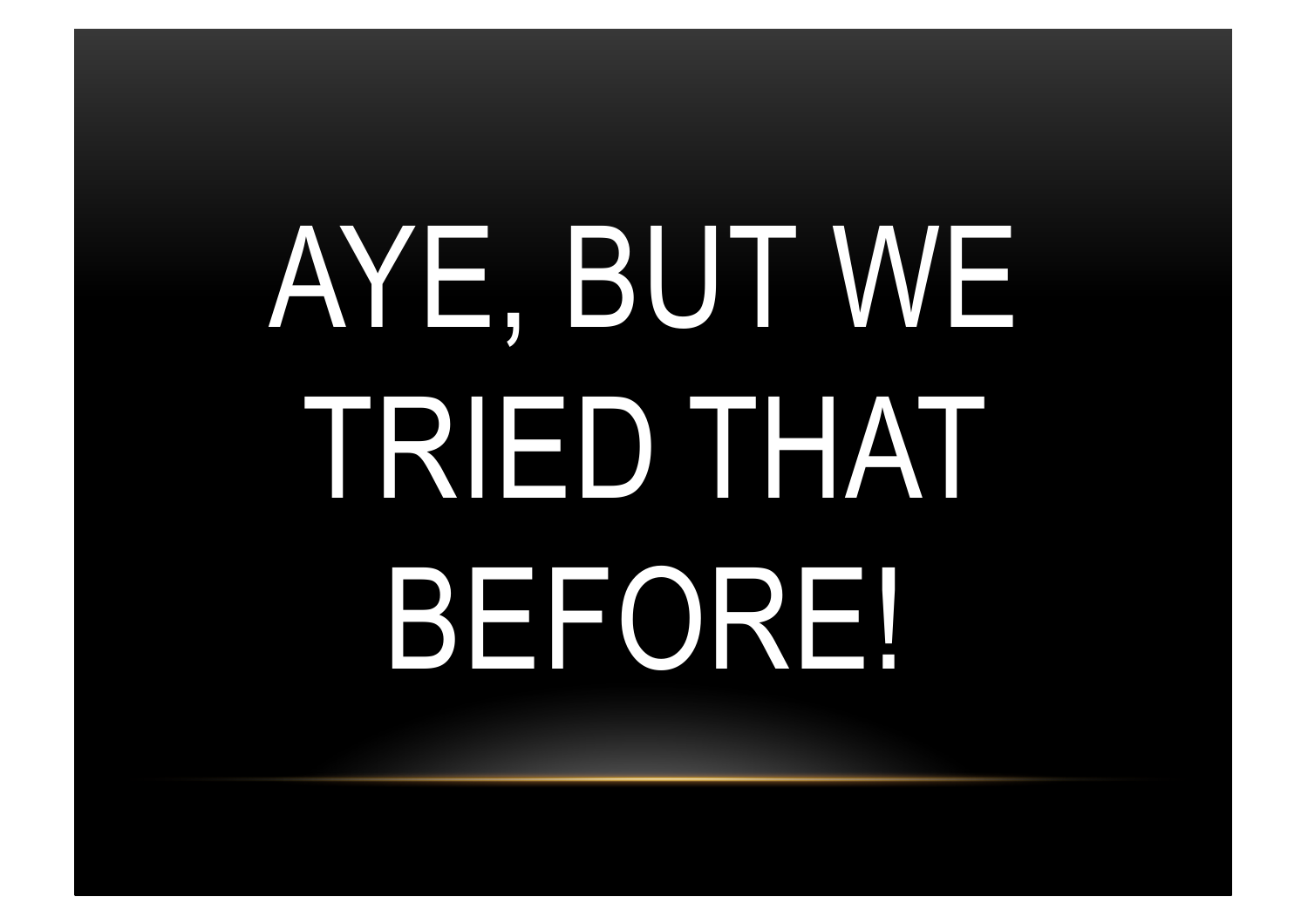### THE ROOT OF OUR MOTIVATION

#### Our Organisation is lead by the first article of the constitution,

*"The objects of the Company are to Promote and encourage the culture and advancement of pipe band music".*

12/5/14, Constitution and Rules, http://www.rspba .org /html /order sandrule s.php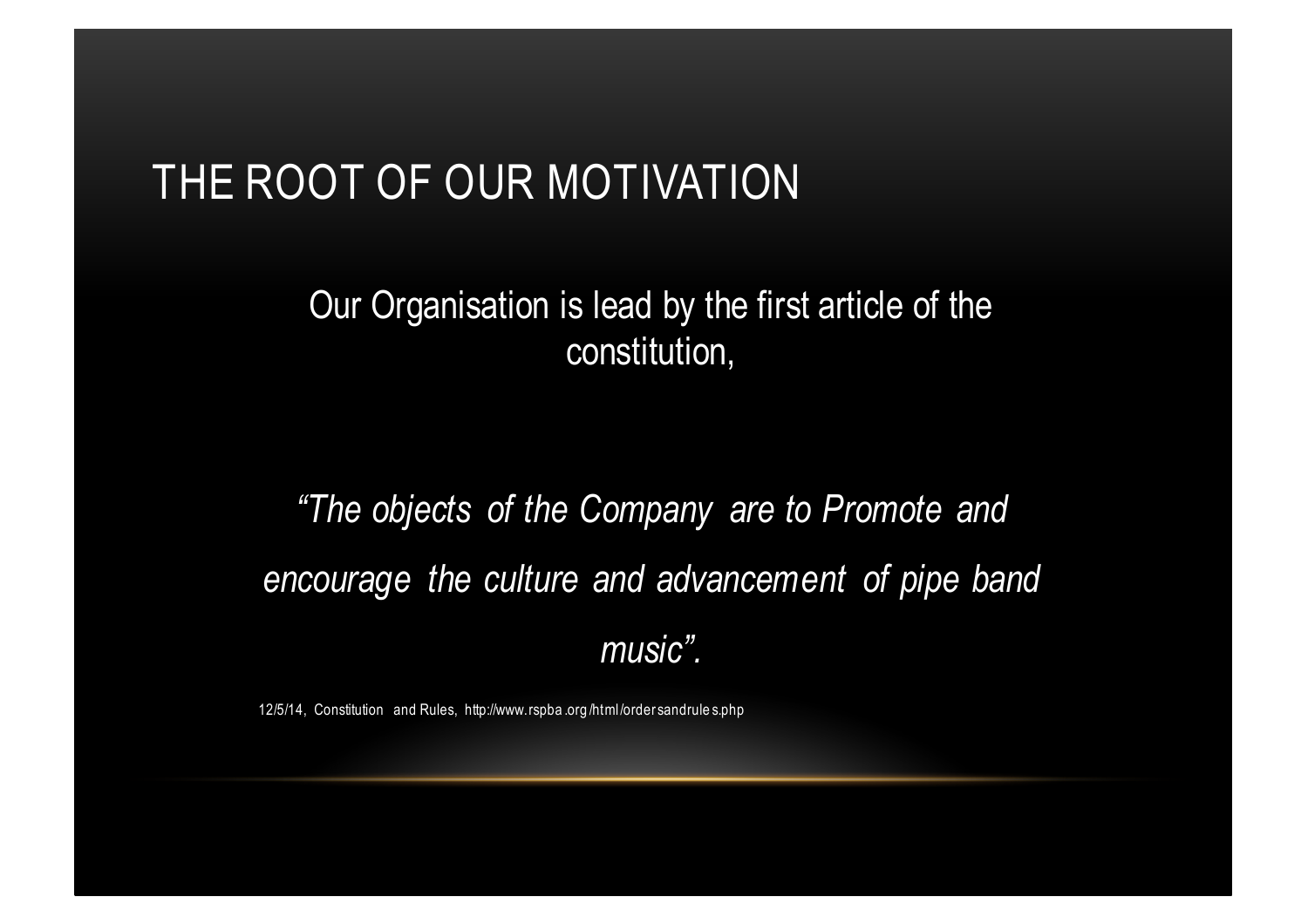# **Why Compete?**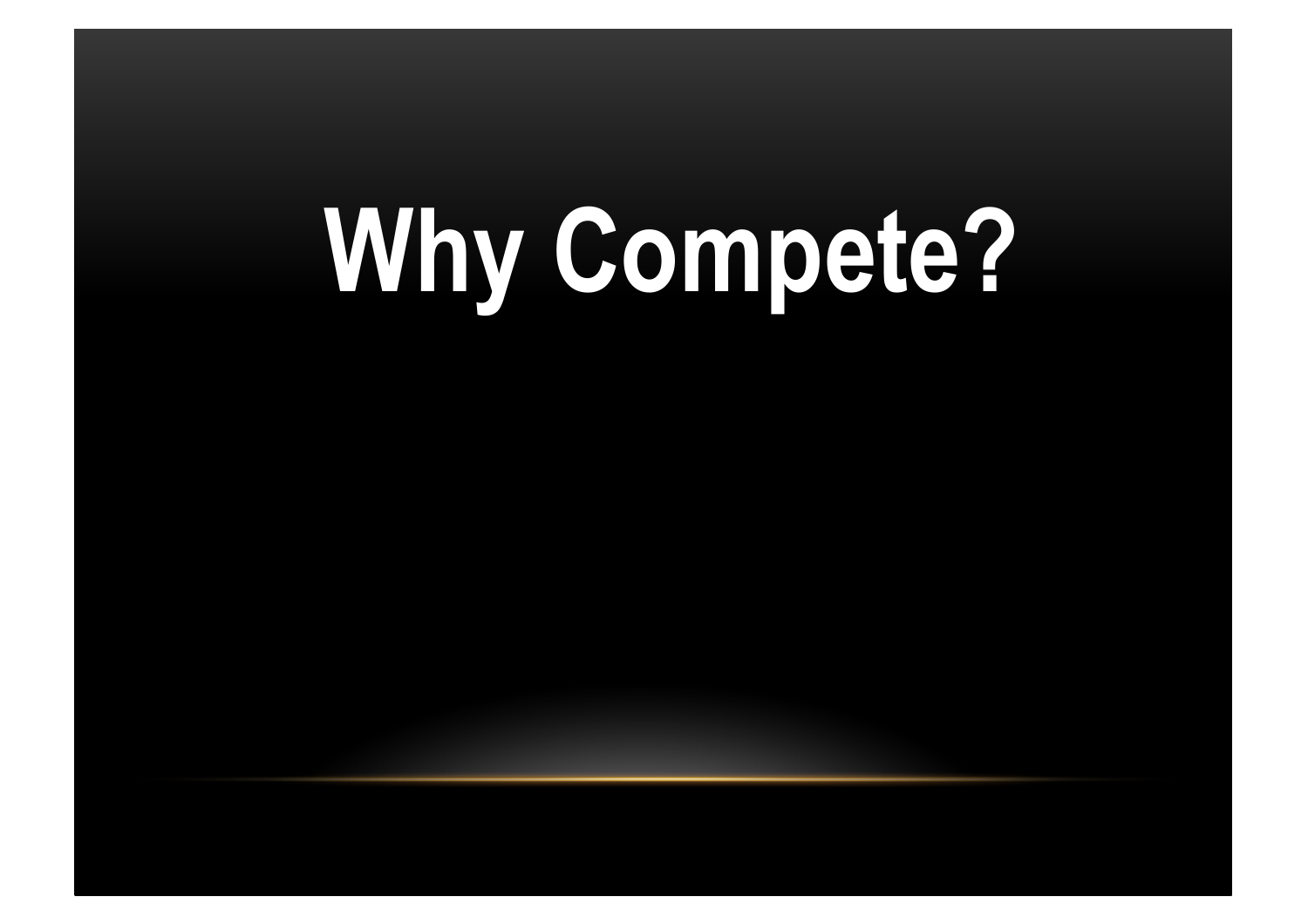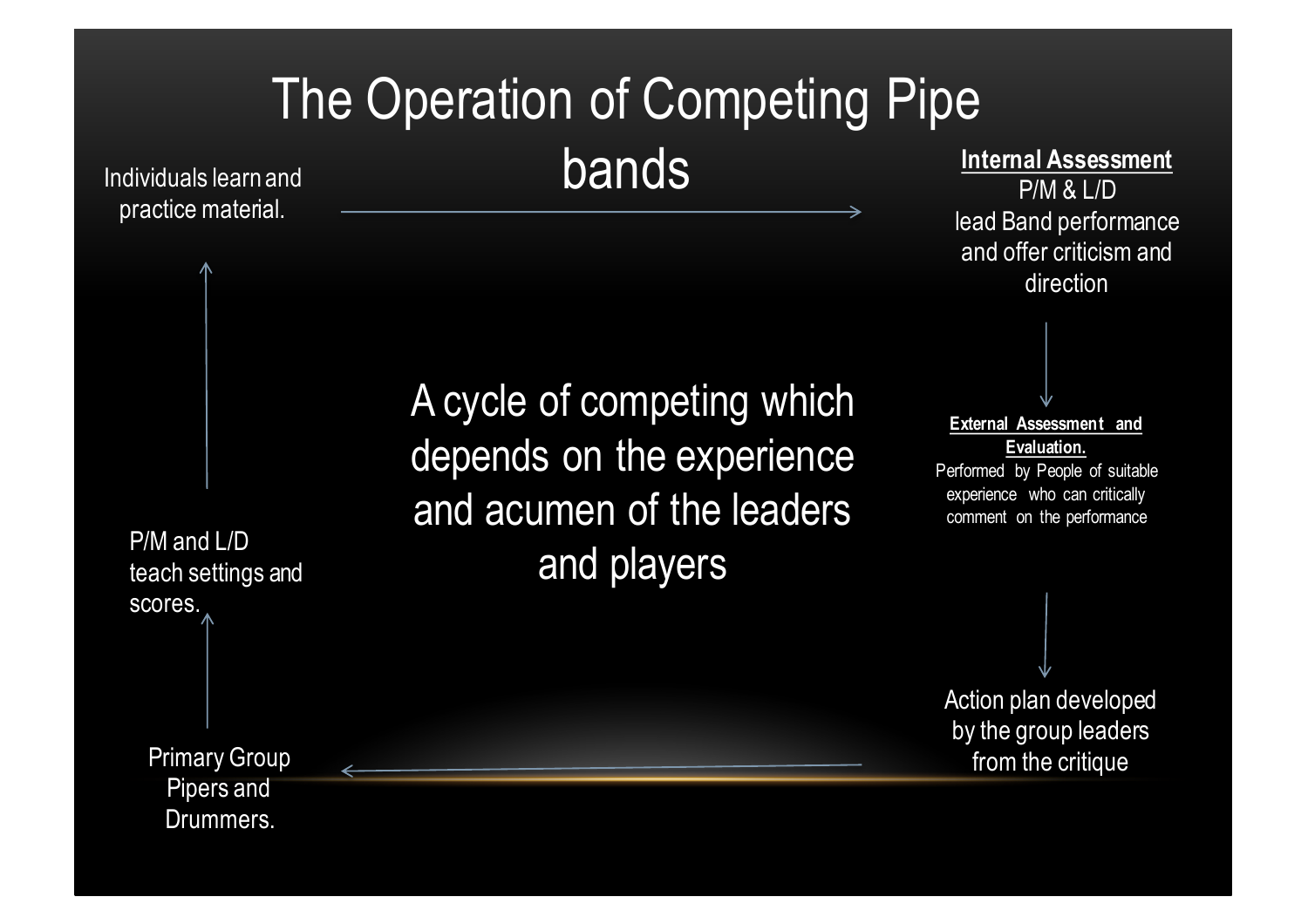## The Associations actions